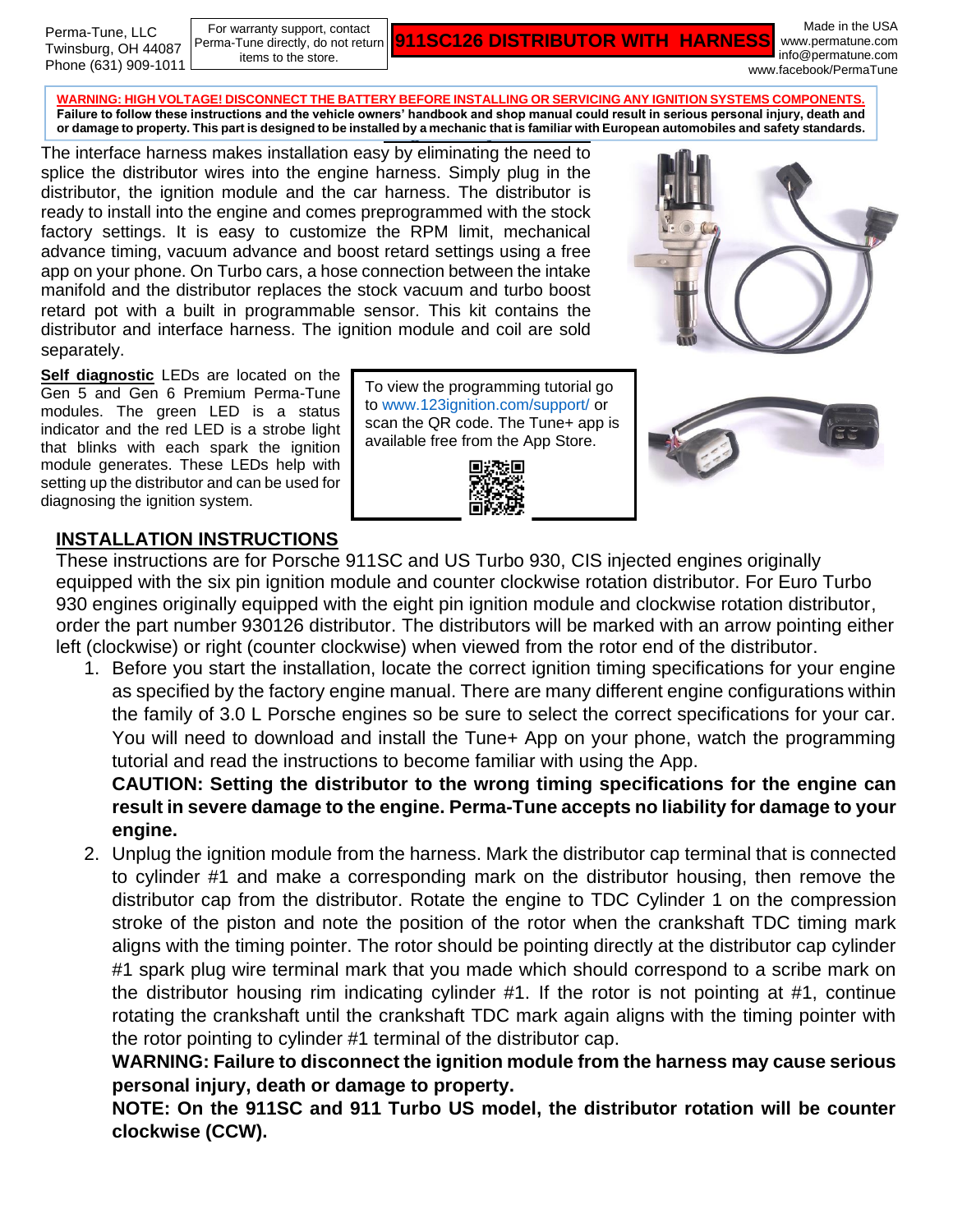3. Turn off the ignition key and disconnect the battery. Remove the old distributor from the engine. Tie back the green distributor signal wire, it is no longer used.

**WARNING: Failure to disconnect the battery may cause serious personal injury, death and or damage to property.** 

**NOTE: To prevent foreign objects from being accidentally dropped into the engine, block the hole with a shop rag.**

4. Remove the distributor cap from the new distributor and place the new distributor into the engine block without engaging the drive gear. Position the hold down clamp, wire cable and hose nipple to a convenient location. The hold down clamp should be positioned against the distributor housing so that when the distributor is fully inserted into the engine, the engine hold down clamp stud is in the middle of the hold down clamp slot. The clamp should be installed onto the distributor with the Allen head screw facing inboard so that it can be tightened down later. Be sure the hold down clamp is firmly seated against the distributor housing. The wire harness connector will be at about the seven o'clock position. Refer to the picture.



Harness Connector at 7 O'clock

> **CAUTION: Failure to seat the hold down clamp against the distributor housing may result in damage to the distributor and or crankshaft gear.**

5. Disengage the distributor gear from the crankshaft and rotate the rotor in the distributor so that the rotor is pointing to slightly clock wise (CW) to the same direction of the old distributor when it was removed, then push the distributor all the way into the engine block engaging the drive gear. The rotor on the new distributor should then be pointing to the cylinder #1 of the new distributor cap. This cylinder position will probably be 180 Degrees from the cylinder #1 that is molded into the cap. If the distributor rotor is not pointing to the right position, repeat step 3 until it does. Install the hold down clamp nut and washers. The idle timing setting will be set by turning the distributor in the clamp and then the Allen head screw will be tightened.

**NOTE: Failure to correctly engage the distributor to the crankshaft will result in a no start condition, premature wear of the distributor and rotor or poor engine performance.**

6. Route the distributor wire harness to the ignition module keeping it away from the spark plug wires. Plug the six pin male connector of the harness into six pin female connector of the car harness. DO NOT plug in the ignition module yet. If your engine had only one vacuum hose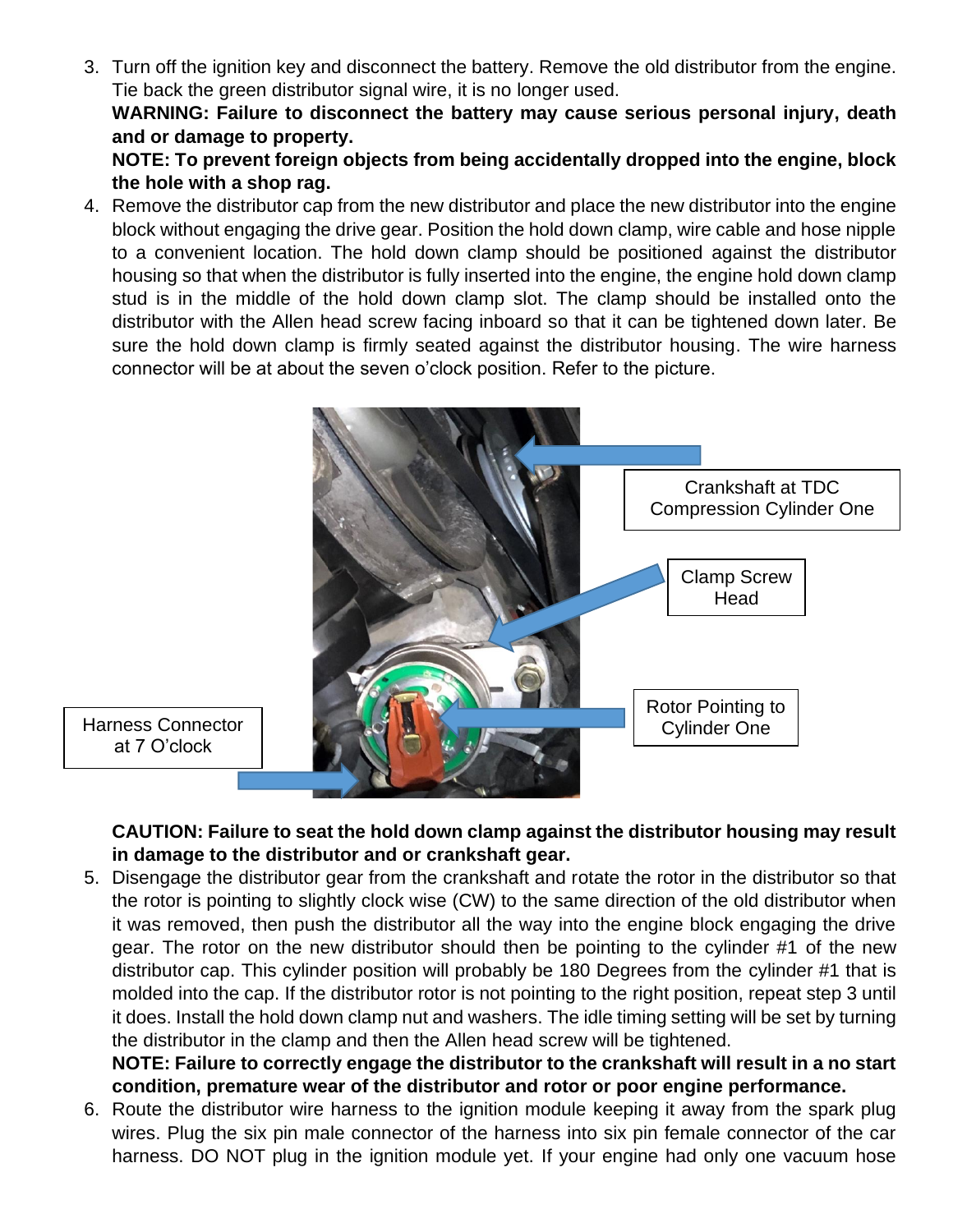connected to the old distributor, connect it to the hose nipple on the Perma-Tune distributor. If your car had two hoses connected to the old distributor, connect the black hose to the nipple on the Perma-Tune distributor and cap off the red hose.

#### **WARNING: Connecting the module before proceeding with the rest of the installation will result in the ignition coil becoming live during the next step which could result in serious personal injury, death and or damage to property.**

7. Reconnect the battery and turn on the ignition power. The blue LED in the distributor Bluetooth window should light up. The blue LED on the distributor harness connector that plugs into the car harness should light up indicating that the distributor has power. Open the Tune+ App on your phone and connect the phone to the distributor using Bluetooth as demonstrated in the App tutorial. The default

PIN is 1 2 3 4. When the App has successfully connected to the distributor, the blue light in the distributor Bluetooth window will go out. Program the distributor with the correct factory timing specifications for your engine.

**NOTE: The Centrifugal curve in the App is calibrated for crankshaft degrees and crankshaft RPM data. If the factory specifications given are for distributor degrees and RPM, double those figures to enter them into the App Centrifugal curve.**

**NOTE: Refer to the chart in this document for the kPa conversion values you may need to adjust the MAP curve.**

8. Remove the distributor cap and rotor in order to set the static engine timing. There is a green LED on the circuit board mounted underneath the magnet rotor that is visible through the slots in the magnet rotor. It is located on the circuit board to the left of the cap indexing slide. This LED will light up indicating when the ignition module will make a spark.

Rotate the distributor body CW until the green LED **just** lights up. While doing so, also press the rotor in a CW direction in order to remove possible free play in the gear drive.

9. TURN OFF THE IGNITION SWITCH.

# **WARNING: Failure to turn off the ignition switch before proceeding to the next step may cause serious personal injury, death or damage to property.**

Install the rotor and distributor cap that were provided with the Perma-Tune distributor. Transfer the spark plug wires from the old distributor cap to the new distributor cap. Note the position cylinder #1 from step 5. Plug in the ignition module to the harness six pin female connector. Clear the engine bay of tools or any foreign objects and keep yourself away from moving parts.

10.Turn the ignition switch to the run position. If your car is equipped with a Perma-Tune Gen 5 or Gen 6 Premium ignition module, the green LED status indicator on the module should flash one second on and one second off to indicate that the module is active and ready to run. The

blue LED on the distributor harness connector that plugs into the car harness should light up indicating that the distributor has power. Start the engine and note the flashing red strobe LED of the ignition module as the starter is engaged. While the starter is turning, the red LED should flash with each spark generated by the ignition module. When the engine is idling, the LED will







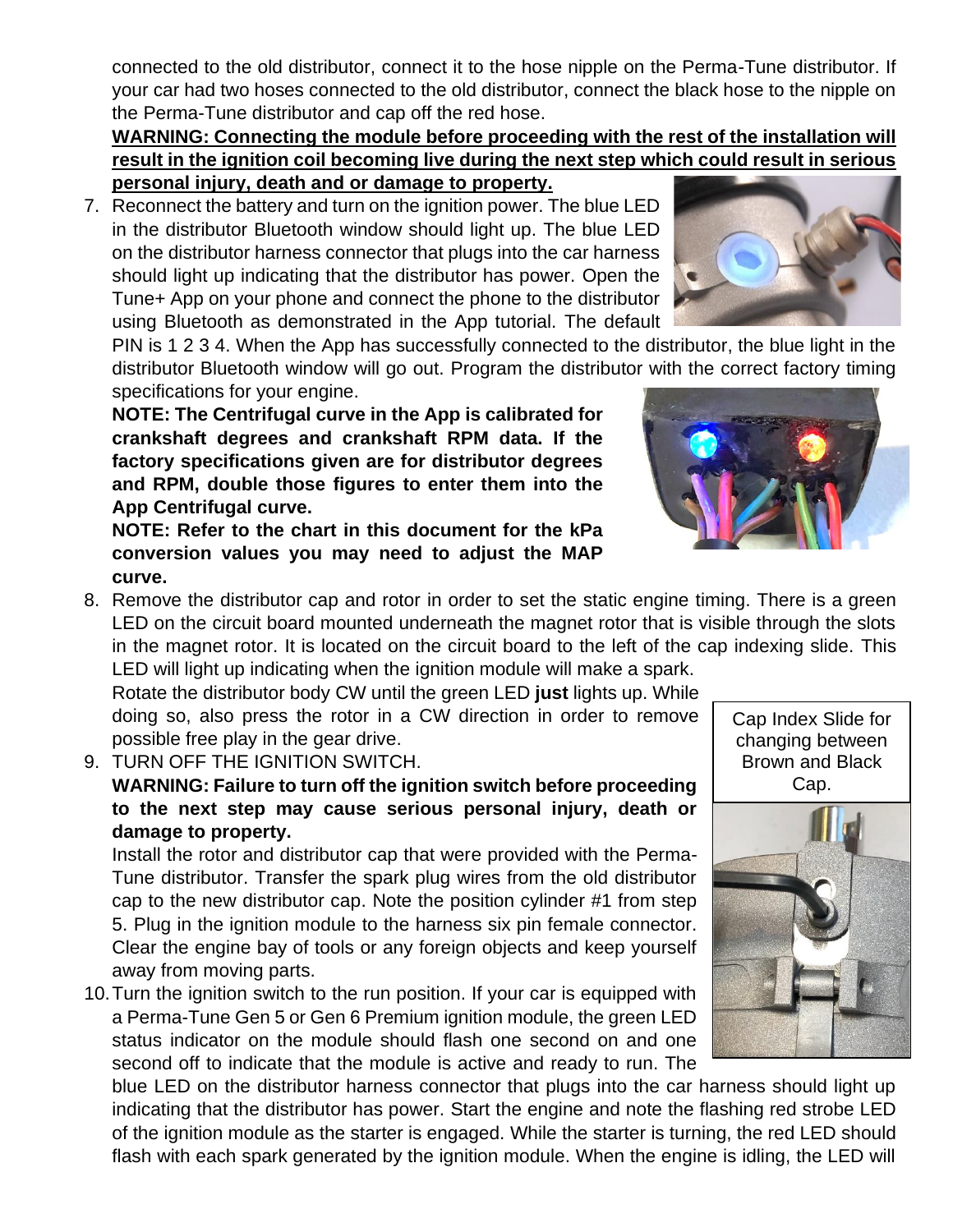appear to glow dimly and get brighter as the engine RPM increases. While the engine is running, there should be no fluttering, flashes or interruptions visible in the red LED. The red LED on the distributor harness that plugs into the car harness operates the same way as the red LED in the Gen 5 and Gen 6 Premium modules.

**WARNING: Failure to clear the engine bay of tools, foreign objects and or body parts may result in personal injury, death and or damage to property.**

**NOTE: If your old distributor cap will slot into the Perma-Tune distributor housing, you may need to shift the cap indexing slide on the distributor. Refer to the picture. Use a 2.5 mm Allen wrench to loosen the retaining bolt. Slide the tab up for a red cap and down for a black cap, then tighten the bolt.** 

**NOTE: If you are using the Bosch ignition module, the red LED will illuminate dimly when the key power is on and then be bright when the engine starts. As the engine RPM increases, the red LED will appear to be dimmer.**

- 11.Using an engine timing light, adjust the engine timing to the correct factory idle specifications by rotating the distributor in the hold down clamp and then tighten the bolt. The vacuum hose should not be connected and should be blocked.
- 12.Verify the mechanical advance function using your timing light. If so directed by the factory engine manual, reconnect the vacuum hose and verify the vacuum function using your timing light. Some engines require vacuum advance functions and others require turbo boost retard functions. The distributor timing functions should conform to the factory specifications for your car found in the factory engine manual. Adjust the timing functions using the Tune+ App on your phone to the factory specifications.
- 13.At this point the car can be test driven or put on a chassis dyno in order to fine tune the engine ignition timing parameters using the Tune+ App. It is a good idea to save a copy of the final distributor program for future reference.

# **PIN and Reset Function**

If the blue LED is blinking, it means the Bluetooth module has lost its' configuration settings. The settings can be easily restored using the procedure below. If you have forgotten what you changed your PIN code to, this procedure will also restore the PIN code to the default setting of 1 2 3 4.

1. Close the App on all devices (very important).

2. Turn off the engine key.

3. Disconnect the distributor harness connector from the ignition module. Jumper pins 5 and 6 as shown in the picture. 4. Turn ON the ignition key. The blue LED on the side of the distributor will begin to flash in about 10 seconds.

5. After about 30 seconds, the blue LED will stay on indicating that the reset procedure is complete.

6. Turn OFF the ignition key, remove the jumper and plug the connector back into the ignition module.

7. Now the PIN code is reset to 1234, the Bluetooth is rebooted and the distributor is ready to function normally.



Static Timing Green LED Cap Index